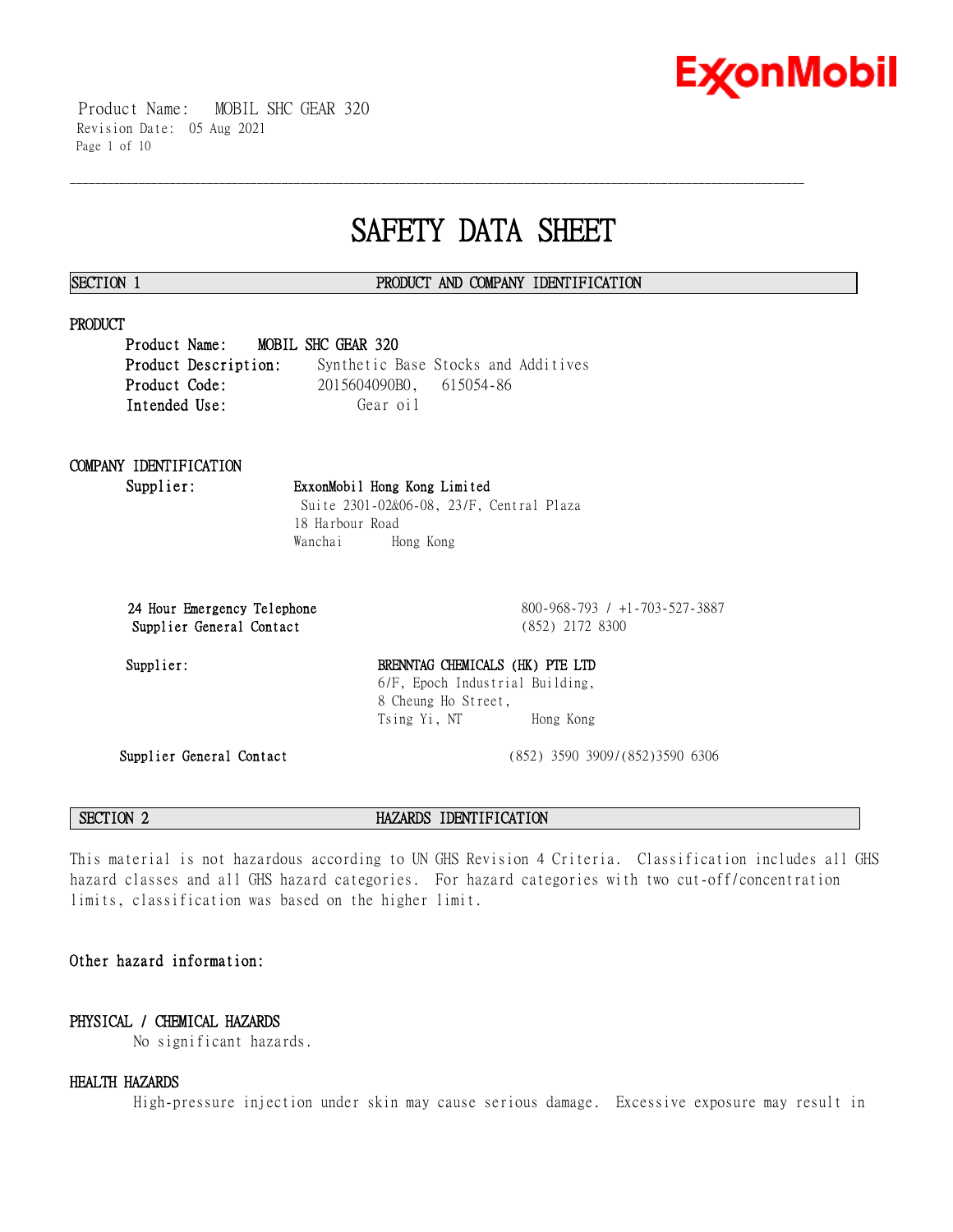

 Product Name: MOBIL SHC GEAR 320 Revision Date: 05 Aug 2021 Page 2 of 10

eye, skin, or respiratory irritation.

#### **ENVIRONMENTAL HAZARDS**

No significant hazards.

**NOTE:** This material should not be used for any other purpose than the intended use in Section 1 without expert advice. Health studies have shown that chemical exposure may cause potential human health risks which may vary from person to person.

\_\_\_\_\_\_\_\_\_\_\_\_\_\_\_\_\_\_\_\_\_\_\_\_\_\_\_\_\_\_\_\_\_\_\_\_\_\_\_\_\_\_\_\_\_\_\_\_\_\_\_\_\_\_\_\_\_\_\_\_\_\_\_\_\_\_\_\_\_\_\_\_\_\_\_\_\_\_\_\_\_\_\_\_\_\_\_\_\_\_\_\_\_\_\_\_\_\_\_\_\_\_\_\_\_\_\_\_\_\_\_\_\_\_\_\_\_\_

#### **SECTION 3 COMPOSITION / INFORMATION ON INGREDIENTS**

This material is defined as a mixture.

#### **Hazardous Substance(s) or Complex Substance(s) required for disclosure**

| Name                           | CAS#             | Concentration*        | GHS Hazard Codes               |
|--------------------------------|------------------|-----------------------|--------------------------------|
| BENZENE, C10-14- ALKYL DERIVS. | $68442 - 69 - 3$ | $-$ < 0.25%<br>(0, 1) | H304, H315, H400(M<br>factor 1 |
| DITRIDECYL ADIPATE             | 16958-92-2       | 20%<br>10<br>$-<$     | None                           |

\* All concentrations are percent by weight unless ingredient is a gas. Gas concentrations are in percent by volume.

### **SECTION 4 FIRST AID MEASURES**

#### **INHALATION**

Remove from further exposure. For those providing assistance, avoid exposure to yourself or others. Use adequate respiratory protection. If respiratory irritation, dizziness, nausea, or unconsciousness occurs, seek immediate medical assistance. If breathing has stopped, assist ventilation with a mechanical device or use mouth-to-mouth resuscitation.

# **SKIN CONTACT**

Wash contact areas with soap and water. If product is injected into or under the skin, or into any part of the body, regardless of the appearance of the wound or its size, the individual should be evaluated immediately by a physician as a surgical emergency. Even though initial symptoms from high pressure injection may be minimal or absent, early surgical treatment within the first few hours may significantly reduce the ultimate extent of injury.

### **EYE CONTACT**

Flush thoroughly with water. If irritation occurs, get medical assistance.

#### **INGESTION**

First aid is normally not required. Seek medical attention if discomfort occurs.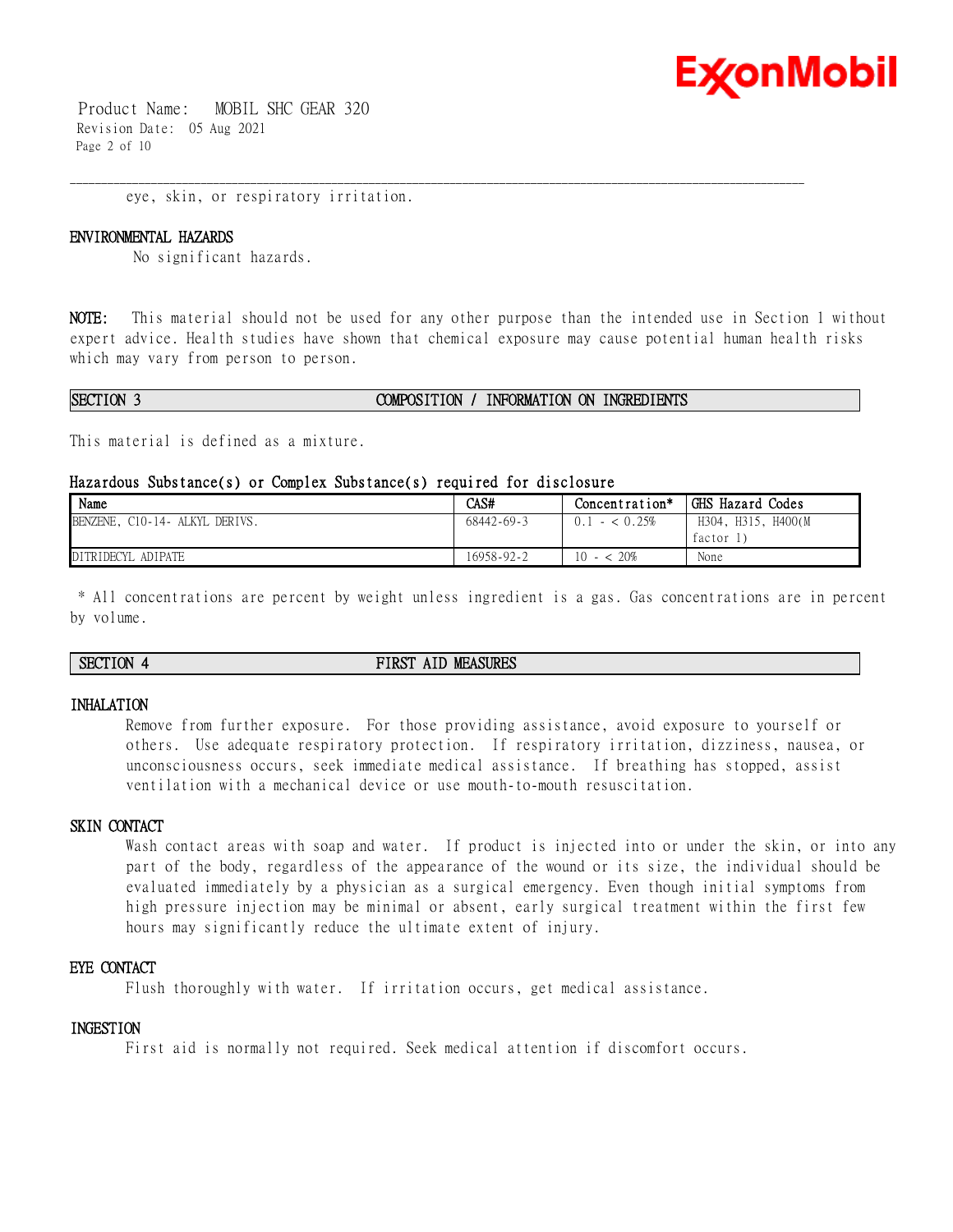

 Product Name: MOBIL SHC GEAR 320 Revision Date: 05 Aug 2021 Page 3 of 10

### **SECTION 5 FIRE FIGHTING MEASURES**

\_\_\_\_\_\_\_\_\_\_\_\_\_\_\_\_\_\_\_\_\_\_\_\_\_\_\_\_\_\_\_\_\_\_\_\_\_\_\_\_\_\_\_\_\_\_\_\_\_\_\_\_\_\_\_\_\_\_\_\_\_\_\_\_\_\_\_\_\_\_\_\_\_\_\_\_\_\_\_\_\_\_\_\_\_\_\_\_\_\_\_\_\_\_\_\_\_\_\_\_\_\_\_\_\_\_\_\_\_\_\_\_\_\_\_\_\_\_

#### **EXTINGUISHING MEDIA**

**Appropriate Extinguishing Media:** Use water fog, foam, dry chemical or carbon dioxide (CO2) to extinguish flames.

**Inappropriate Extinguishing Media:** Straight streams of water

### **FIRE FIGHTING**

**Fire Fighting Instructions:** Evacuate area. Prevent run-off from fire control or dilution from entering streams, sewers or drinking water supply. Fire-fighters should use standard protective equipment and in enclosed spaces, self-contained breathing apparatus (SCBA). Use water spray to cool fire exposed surfaces and to protect personnel.

**Hazardous Combustion Products:** Aldehydes, Incomplete combustion products, Oxides of carbon, Smoke, Fume, Sulphur oxides

#### **FLAMMABILITY PROPERTIES**

**Flash Point [Method]:** >210 C (410 F) [ ASTM D-92] **Flammable Limits (Approximate volume % in air):** LEL: 0.9 UEL: 7.0 **Autoignition Temperature:** N/D

#### **SECTION 6 ACCIDENTAL RELEASE MEASURES**

#### **NOTIFICATION PROCEDURES**

In the event of a spill or accidental release, notify relevant authorities in accordance with all applicable regulations.

#### **PROTECTIVE MEASURES**

Avoid contact with spilled material. See Section 5 for fire fighting information. See the Hazard Identification Section for Significant Hazards. See Section 4 for First Aid Advice. See Section 8 for advice on the minimum requirements for personal protective equipment. Additional protective measures may be necessary, depending on the specific circumstances and/or the expert judgment of the emergency responders.

#### **SPILL MANAGEMENT**

Land Spill: Stop leak if you can do so without risk. Recover by pumping or with suitable absorbent.

**Water Spill:** Stop leak if you can do so without risk. Confine the spill immediately with booms. Warn other shipping. Remove from the surface by skimming or with suitable absorbents. Seek the advice of a specialist before using dispersants.

Water spill and land spill recommendations are based on the most likely spill scenario for this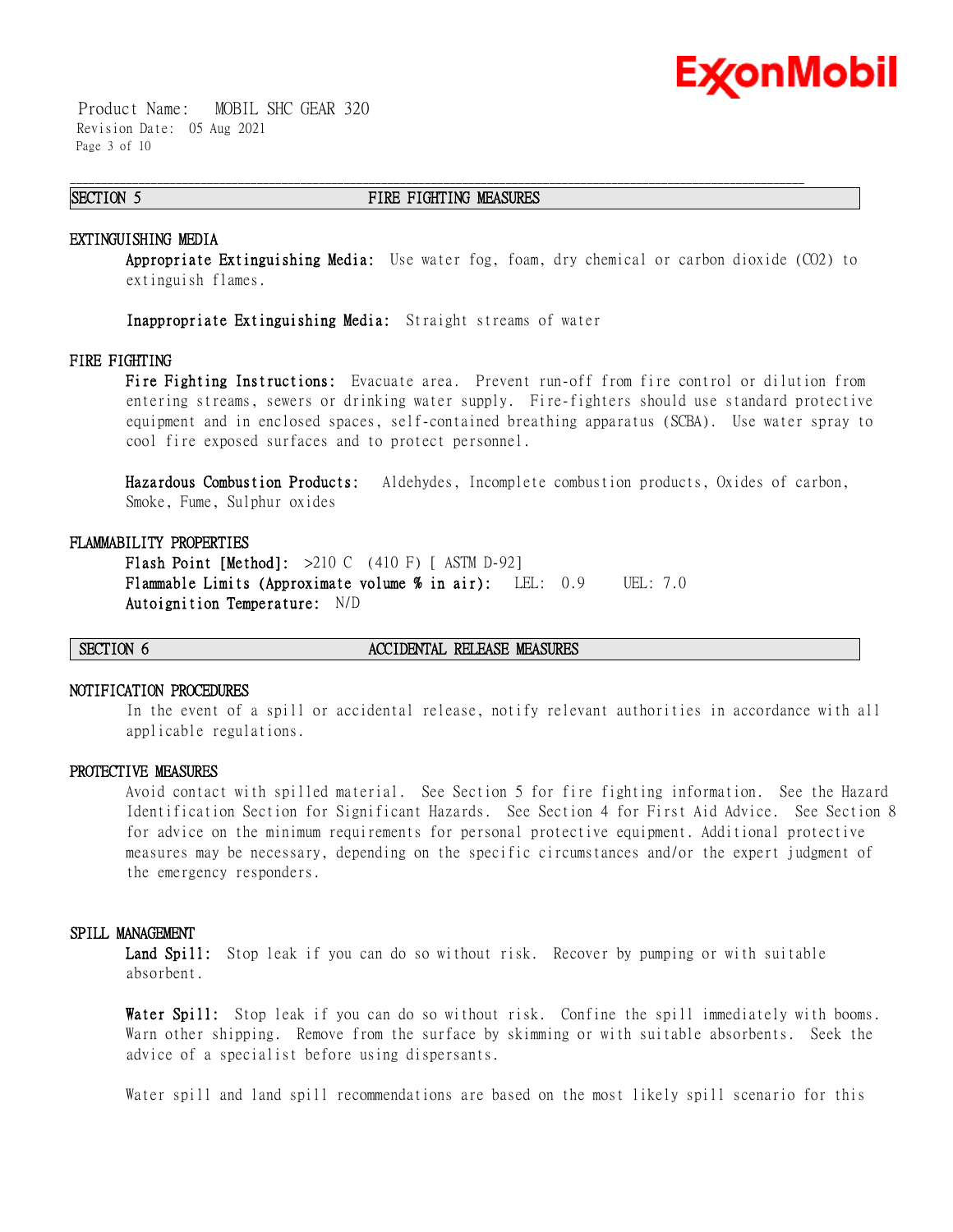

 Product Name: MOBIL SHC GEAR 320 Revision Date: 05 Aug 2021 Page 4 of 10

> material; however, geographic conditions, wind, temperature, (and in the case of a water spill) wave and current direction and speed may greatly influence the appropriate action to be taken. For this reason, local experts should be consulted. Note: Local regulations may prescribe or limit action to be taken.

### **ENVIRONMENTAL PRECAUTIONS**

Large Spills: Dyke far ahead of liquid spill for later recovery and disposal. Prevent entry into waterways, sewers, basements or confined areas.

**SECTION 7 HANDLING AND STORAGE** 

\_\_\_\_\_\_\_\_\_\_\_\_\_\_\_\_\_\_\_\_\_\_\_\_\_\_\_\_\_\_\_\_\_\_\_\_\_\_\_\_\_\_\_\_\_\_\_\_\_\_\_\_\_\_\_\_\_\_\_\_\_\_\_\_\_\_\_\_\_\_\_\_\_\_\_\_\_\_\_\_\_\_\_\_\_\_\_\_\_\_\_\_\_\_\_\_\_\_\_\_\_\_\_\_\_\_\_\_\_\_\_\_\_\_\_\_\_\_

#### **HANDLING**

Prevent small spills and leakage to avoid slip hazard. Material can accumulate static charges which may cause an electrical spark (ignition source). When the material is handled in bulk, an electrical spark could ignite any flammable vapors from liquids or residues that may be present (e.g., during switch-loading operations). Use proper bonding and/or earthing procedures. However, bonding and earthing may not eliminate the hazard from static accumulation. Consult local applicable standards for guidance. Additional references include American Petroleum Institute 2003 (Protection Against Ignitions Arising out of Static, Lightning and Stray Currents) or National Fire Protection Agency 77 (Recommended Practice on Static Electricity) or CENELEC CLC/TR 50404 (Electrostatics - Code of practice for the avoidance of hazards due to static electricity).

**Static Accumulator:** This material is a static accumulator.

#### **STORAGE**

The type of container used to store the material may affect static accumulation and dissipation. Do not store in open or unlabelled containers.

# **SECTION 8 EXPOSURE CONTROLS / PERSONAL PROTECTION**

#### **EXPOSURE LIMIT VALUES**

# **Exposure limits/standards (Note: Exposure limits are not additive)**

| Name<br>Substance                            | Form | . .<br>. ட1m+ | standard' | . .<br>Note | Source  | Yeai |
|----------------------------------------------|------|---------------|-----------|-------------|---------|------|
| <b>IDI DATE</b><br>$\bigcap$<br>DEC<br>n i L |      | TWA           | mg/mj     |             | xonMobi | 2020 |

**Exposure limits/standards for materials that can be formed when handling this product:** When mists / aerosols can occur the following is recommended: 5 mg/m3 - ACGIH TLV (inhalable fraction).

NOTE: Limits/standards shown for guidance only. Follow applicable regulations.

### **ENGINEERING CONTROLS**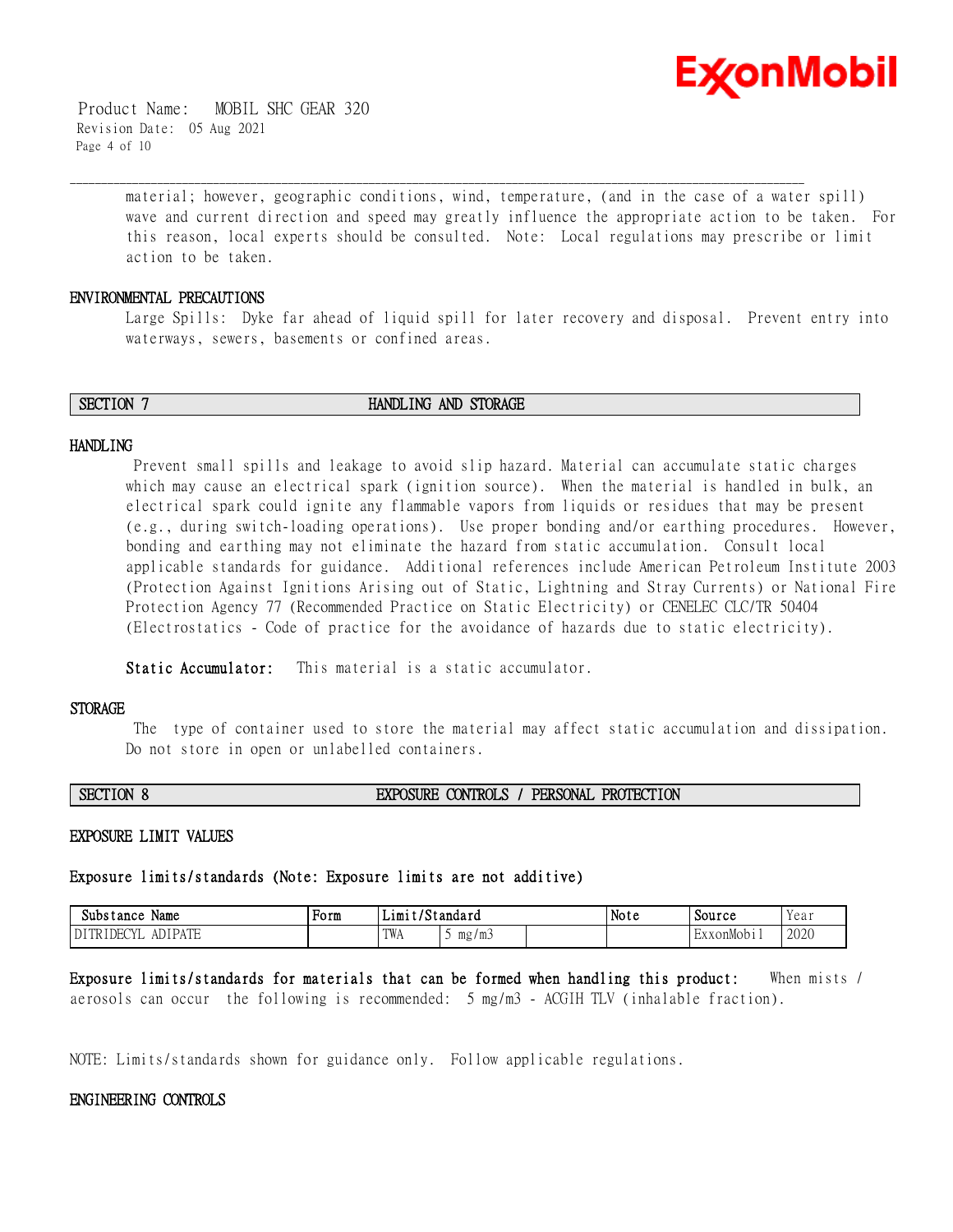

 Product Name: MOBIL SHC GEAR 320 Revision Date: 05 Aug 2021 Page 5 of 10

> The level of protection and types of controls necessary will vary depending upon potential exposure conditions. Control measures to consider:

\_\_\_\_\_\_\_\_\_\_\_\_\_\_\_\_\_\_\_\_\_\_\_\_\_\_\_\_\_\_\_\_\_\_\_\_\_\_\_\_\_\_\_\_\_\_\_\_\_\_\_\_\_\_\_\_\_\_\_\_\_\_\_\_\_\_\_\_\_\_\_\_\_\_\_\_\_\_\_\_\_\_\_\_\_\_\_\_\_\_\_\_\_\_\_\_\_\_\_\_\_\_\_\_\_\_\_\_\_\_\_\_\_\_\_\_\_\_

No special requirements under ordinary conditions of use and with adequate ventilation.

#### **PERSONAL PROTECTION**

Personal protective equipment selections vary based on potential exposure conditions such as applications, handling practices, concentration and ventilation. Information on the selection of protective equipment for use with this material, as provided below, is based upon intended, normal usage.

**Respiratory Protection:** If engineering controls do not maintain airborne contaminant concentrations at a level which is adequate to protect worker health, an approved respirator may be appropriate. Respirator selection, use, and maintenance must be in accordance with regulatory requirements, if applicable. Types of respirators to be considered for this material include:

No special requirements under ordinary conditions of use and with adequate ventilation. Particulate

For high airborne concentrations, use an approved supplied-air respirator, operated in positive pressure mode. Supplied air respirators with an escape bottle may be appropriate when oxygen levels are inadequate, gas/vapour warning properties are poor, or if air purifying filter capacity/rating may be exceeded.

**Hand Protection:** Any specific glove information provided is based on published literature and glove manufacturer data. Glove suitability and breakthrough time will differ depending on the specific use conditions. Contact the glove manufacturer for specific advice on glove selection and breakthrough times for your use conditions. Inspect and replace worn or damaged gloves. The types of gloves to be considered for this material include:

No protection is ordinarily required under normal conditions of use. Nitrile,Viton

**Eye Protection:** If contact is likely, safety glasses with side shields are recommended.

**Skin and Body Protection:** Any specific clothing information provided is based on published literature or manufacturer data. The types of clothing to be considered for this material include: No skin protection is ordinarily required under normal conditions of use. In accordance with good industrial hygiene practices, precautions should be taken to avoid skin contact.

**Specific Hygiene Measures:** Always observe good personal hygiene measures, such as washing after handling the material and before eating, drinking, and/or smoking. Routinely wash work clothing and protective equipment to remove contaminants. Discard contaminated clothing and footwear that cannot be cleaned. Practice good housekeeping.

### **ENVIRONMENTAL CONTROLS**

Comply with applicable environmental regulations limiting discharge to air, water and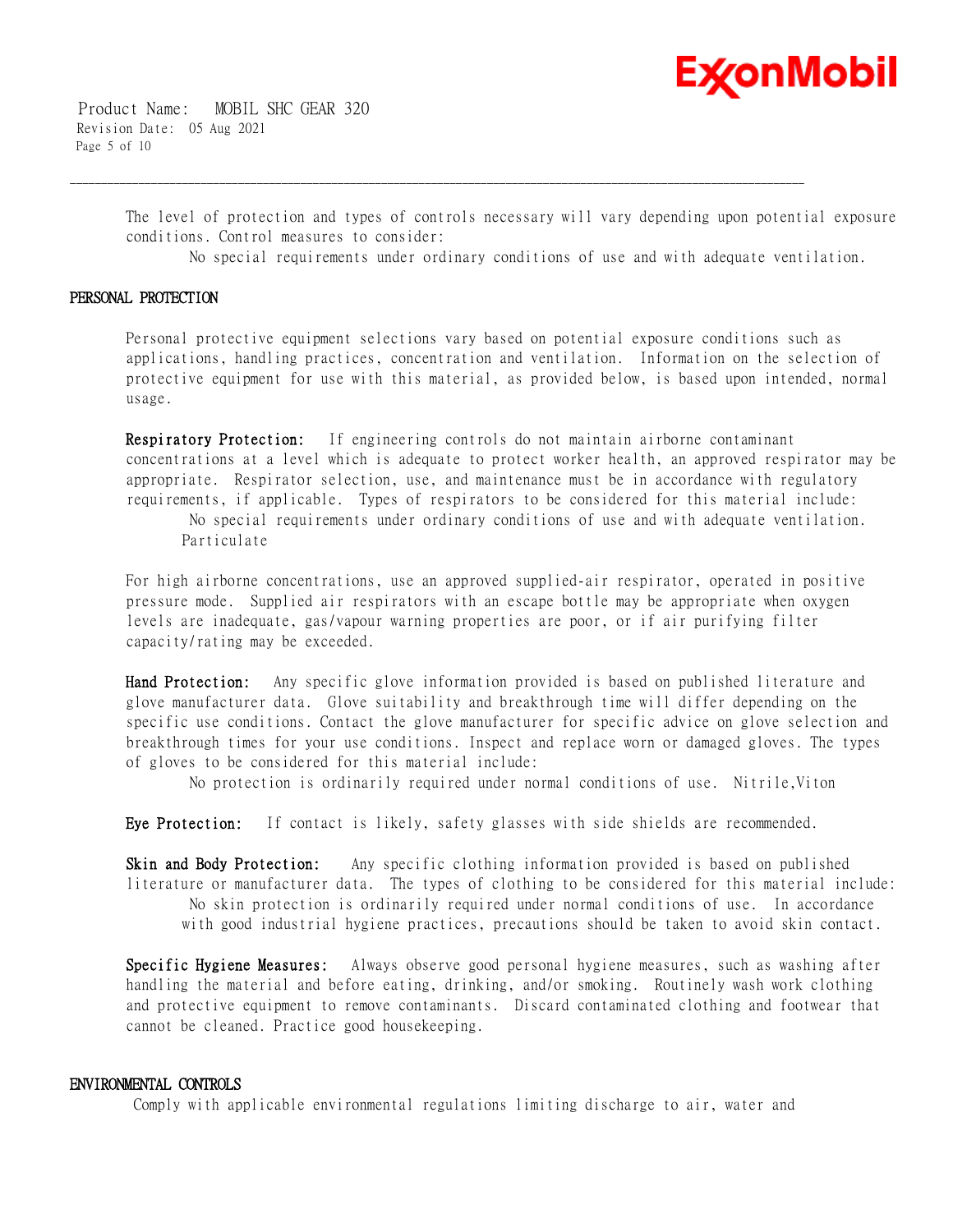

 Product Name: MOBIL SHC GEAR 320 Revision Date: 05 Aug 2021 Page 6 of 10

> soil. Protect the environment by applying appropriate control measures to prevent or limit emissions.

\_\_\_\_\_\_\_\_\_\_\_\_\_\_\_\_\_\_\_\_\_\_\_\_\_\_\_\_\_\_\_\_\_\_\_\_\_\_\_\_\_\_\_\_\_\_\_\_\_\_\_\_\_\_\_\_\_\_\_\_\_\_\_\_\_\_\_\_\_\_\_\_\_\_\_\_\_\_\_\_\_\_\_\_\_\_\_\_\_\_\_\_\_\_\_\_\_\_\_\_\_\_\_\_\_\_\_\_\_\_\_\_\_\_\_\_\_\_

### **SECTION 9 PHYSICAL AND CHEMICAL PROPERTIES**

**Note: Physical and chemical properties are provided for safety, health and environmental considerations only and may not fully represent product specifications. Contact the Supplier for additional information.**

### **GENERAL INFORMATION**

**Physical State:** Liquid **Colour:** Colorless to Yellow **Odour:** Characteristic **Odour Threshold:** N/D

# **IMPORTANT HEALTH, SAFETY, AND ENVIRONMENTAL INFORMATION**

**Relative Density (at 15 C):** 0.86 [ASTM D4052] **Flash Point [Method]:** >210 C (410 F) [ ASTM D-92] **Flammable Limits (Approximate volume % in air):** LEL: 0.9 UEL: 7.0 **Flammability (Solid, Gas):** N/A **Autoignition Temperature:** N/D **Boiling Point / Range:** > 316 C (600 F) **Vapour Density (Air = 1):**  $> 2$  at 101 kPa **Vapour Pressure:** < 0.013 kPa (0.1 mm Hg) at 20 C **Evaporation Rate (n-butyl acetate = 1):** N/D **pH:** N/A **Log Pow (n-Octanol/Water Partition Coefficient):** > 3.5 **Solubility in Water:** Negligible **Viscosity:** 320 cSt (320 mm2/sec) at 40 C [ASTM D 445] **Freezing Point:** N/D **Melting Point:** N/A **Decomposition Temperature:** N/D **Oxidizing Properties:** See Hazards Identification Section.

### **OTHER INFORMATION**

**Pour Point:**  $-33 \text{ C}$  (-27 F) [ ASTM D5950]

# **SECTION 10 STABILITY AND REACTIVITY**

**STABILITY:** Material is stable under normal conditions.

**CONDITIONS TO AVOID:** Excessive heat. High energy sources of ignition.

**MATERIALS TO AVOID:** Strong oxidisers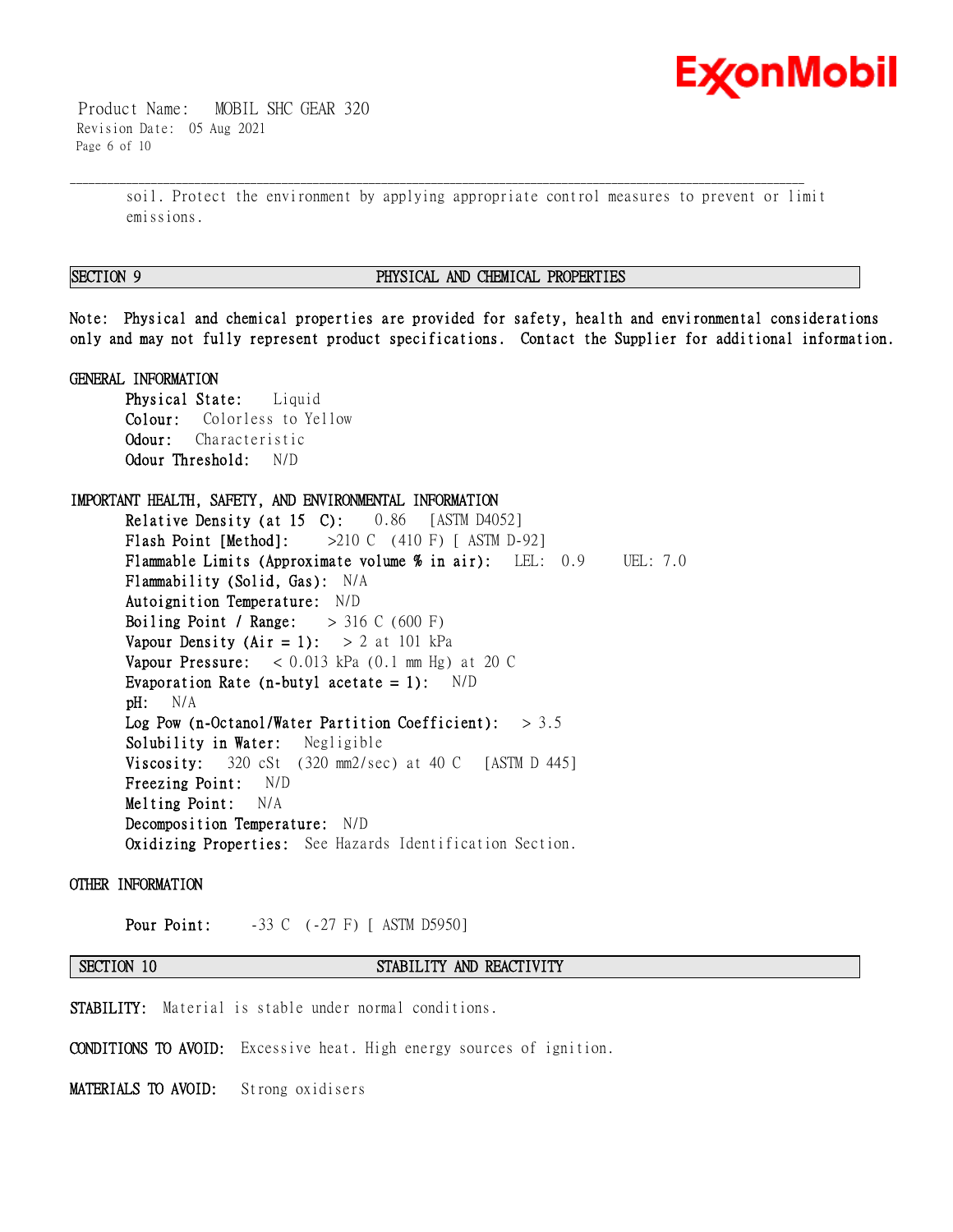

 Product Name: MOBIL SHC GEAR 320 Revision Date: 05 Aug 2021 Page 7 of 10

**HAZARDOUS DECOMPOSITION PRODUCTS:** Material does not decompose at ambient temperatures.

\_\_\_\_\_\_\_\_\_\_\_\_\_\_\_\_\_\_\_\_\_\_\_\_\_\_\_\_\_\_\_\_\_\_\_\_\_\_\_\_\_\_\_\_\_\_\_\_\_\_\_\_\_\_\_\_\_\_\_\_\_\_\_\_\_\_\_\_\_\_\_\_\_\_\_\_\_\_\_\_\_\_\_\_\_\_\_\_\_\_\_\_\_\_\_\_\_\_\_\_\_\_\_\_\_\_\_\_\_\_\_\_\_\_\_\_\_\_

**POSSIBILITY OF HAZARDOUS REACTIONS:** Hazardous polymerization will not occur.

# **SECTION 11 TOXICOLOGICAL INFORMATION**

# **INFORMATION ON TOXICOLOGICAL EFFECTS**

| <u>Hazard Class</u>                     | Conclusion / Remarks                                        |
|-----------------------------------------|-------------------------------------------------------------|
| Inhalation                              |                                                             |
| Acute Toxicity: No end point data for   | Minimally Toxic. Based on assessment of the components.     |
| material.                               |                                                             |
| Irritation: No end point data for       | Negligible hazard at ambient/normal handling temperatures.  |
| material.                               |                                                             |
| Ingestion                               |                                                             |
| Acute Toxicity: No end point data for   | Minimally Toxic. Based on assessment of the components.     |
| material.                               |                                                             |
| Skin                                    |                                                             |
| Acute Toxicity: No end point data for   | Minimally Toxic. Based on assessment of the components.     |
| material.                               |                                                             |
| Skin Corrosion/Irritation: No end point | Negligible irritation to skin at ambient temperatures.      |
| data for material.                      | Based on assessment of the components.                      |
| Eye                                     |                                                             |
| Serious Eye Damage/Irritation: No end   | May cause mild, short-lasting discomfort to eyes. Based on  |
| point data for material.                | assessment of the components.                               |
| Sensitisation                           |                                                             |
| Respiratory Sensitization: No end point | Not expected to be a respiratory sensitizer.                |
| data for material.                      |                                                             |
| Skin Sensitization: No end point data   | Not expected to be a skin sensitizer. Based on assessment   |
| for material.                           | of the components.                                          |
| Aspiration: Data available.             | Not expected to be an aspiration hazard. Based on physico-  |
|                                         | chemical properties of the material.                        |
| Germ Cell Mutagenicity: No end point    | Not expected to be a germ cell mutagen. Based on assessment |
| data for material.                      | of the components.                                          |
| Carcinogenicity: No end point data for  | Not expected to cause cancer. Based on assessment of the    |
| material.                               | components.                                                 |
| Reproductive Toxicity: No end point     | Not expected to be a reproductive toxicant. Based on        |
| data for material.                      | assessment of the components.                               |
| Lactation: No end point data for        | Not expected to cause harm to breast-fed children.          |
| material.                               |                                                             |
| Specific Target Organ Toxicity (STOT)   |                                                             |
| Single Exposure: No end point data for  | Not expected to cause organ damage from a single exposure.  |
| material.                               |                                                             |
| Repeated Exposure: No end point data    | Not expected to cause organ damage from prolonged or        |
| for material.                           | repeated exposure. Based on assessment of the components.   |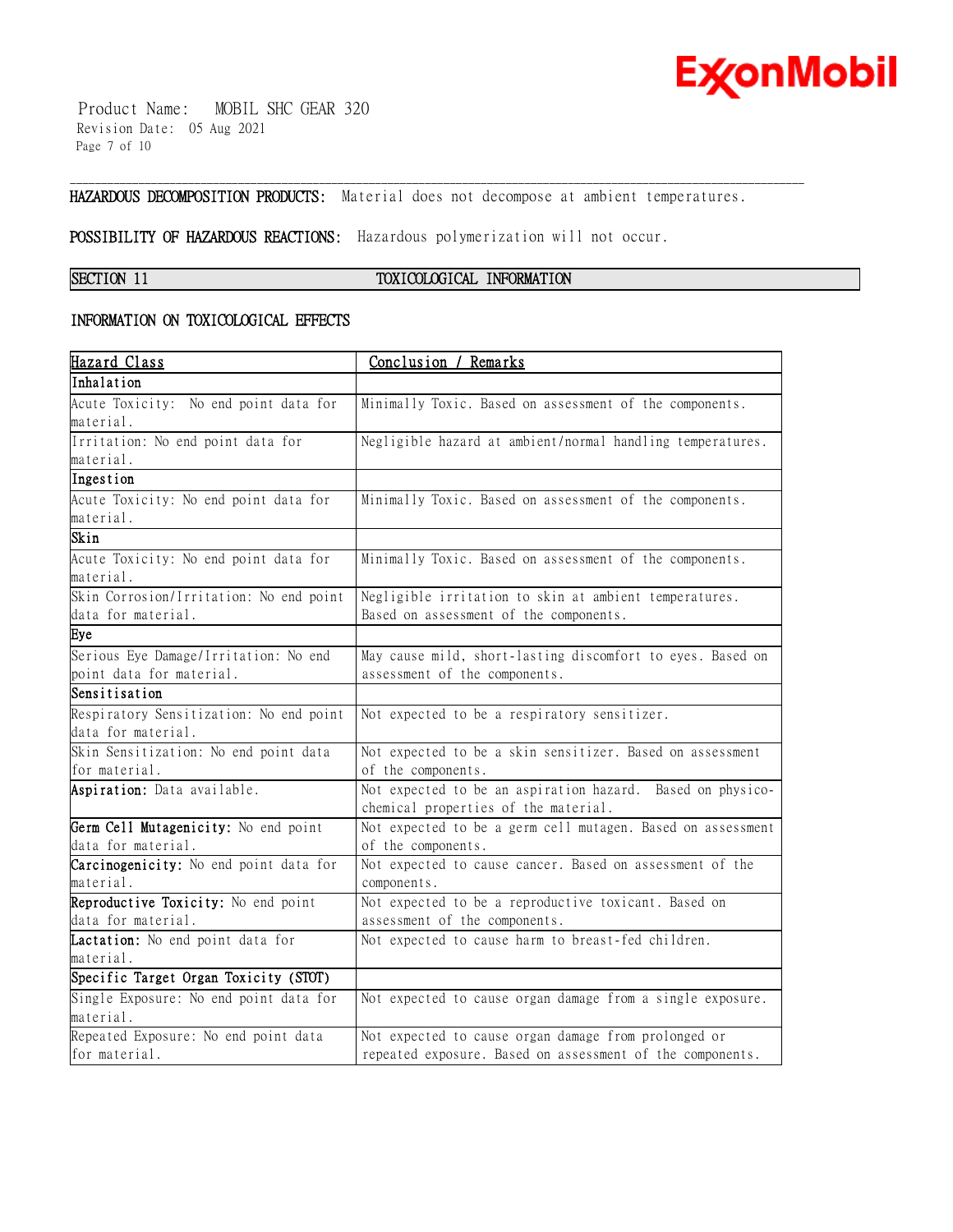

 Product Name: MOBIL SHC GEAR 320 Revision Date: 05 Aug 2021 Page 8 of 10

# **OTHER INFORMATION For the product itself:**

Repeated and/or prolonged exposure may cause irritation to the skin, eyes, or respiratory tract. **Contains:**

\_\_\_\_\_\_\_\_\_\_\_\_\_\_\_\_\_\_\_\_\_\_\_\_\_\_\_\_\_\_\_\_\_\_\_\_\_\_\_\_\_\_\_\_\_\_\_\_\_\_\_\_\_\_\_\_\_\_\_\_\_\_\_\_\_\_\_\_\_\_\_\_\_\_\_\_\_\_\_\_\_\_\_\_\_\_\_\_\_\_\_\_\_\_\_\_\_\_\_\_\_\_\_\_\_\_\_\_\_\_\_\_\_\_\_\_\_\_

Synthetic base oils: Not expected to cause significant health effects under conditions of normal use, based on laboratory studies with the same or similar materials. Not mutagenic or genotoxic. Not sensitising in test animals and humans.

# **IARC Classification: The following ingredients are cited on the lists below:** None.

|              | --REGULATORY LISTS SEARCHED-- |               |
|--------------|-------------------------------|---------------|
| $1 = IARC 1$ | $2 = IARC$ 2A                 | $3 = IARC 2B$ |

# **SECTION 12 ECOLOGICAL INFORMATION**

The information given is based on data for the material, components of the material, or for similar materials, through the application of bridging principals.

#### **ECOTOXICITY**

Material -- Not expected to be harmful to aquatic organisms.

#### **MOBILITY**

 Base oil component -- Low solubility and floats and is expected to migrate from water to the land. Expected to partition to sediment and wastewater solids.

# **SECTION 13 DISPOSAL CONSIDERATIONS**

Disposal recommendations based on material as supplied. Disposal must be in accordance with current applicable laws and regulations, and material characteristics at time of disposal.

#### **DISPOSAL RECOMMENDATIONS**

Product is suitable for burning in an enclosed controlled burner for fuel value or disposal by supervised incineration at very high temperatures to prevent formation of undesirable combustion products. Protect the environment. Dispose of used oil at designated sites. Minimize skin contact. Do not mix used oils with solvents, brake fluids or coolants.

**Empty Container Warning** Empty Container Warning (where applicable): Empty containers may contain residue and can be dangerous. Do not attempt to refill or clean containers without proper instructions. Empty drums should be completely drained and safely stored until appropriately reconditioned or disposed. Empty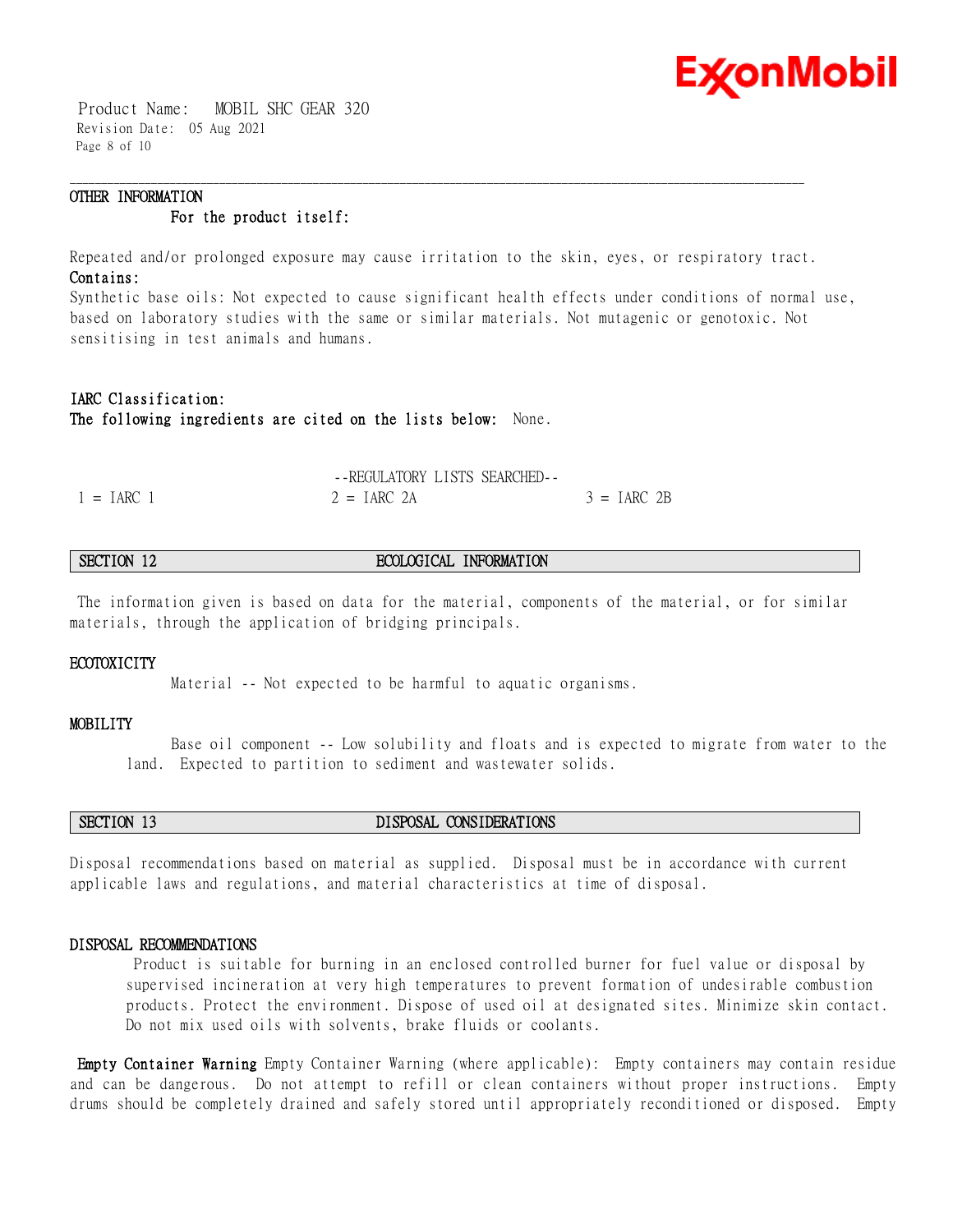

 Product Name: MOBIL SHC GEAR 320 Revision Date: 05 Aug 2021 Page 9 of 10

containers should be taken for recycling, recovery, or disposal through suitably qualified or licensed contractor and in accordance with governmental regulations. DO NOT PRESSURISE, CUT, WELD, BRAZE, SOLDER, DRILL, GRIND, OR EXPOSE SUCH CONTAINERS TO HEAT, FLAME, SPARKS, STATIC ELECTRICITY, OR OTHER SOURCES OF IGNITION. THEY MAY EXPLODE AND CAUSE INJURY OR DEATH.

# **SECTION 14 TRANSPORT INFORMATION**

\_\_\_\_\_\_\_\_\_\_\_\_\_\_\_\_\_\_\_\_\_\_\_\_\_\_\_\_\_\_\_\_\_\_\_\_\_\_\_\_\_\_\_\_\_\_\_\_\_\_\_\_\_\_\_\_\_\_\_\_\_\_\_\_\_\_\_\_\_\_\_\_\_\_\_\_\_\_\_\_\_\_\_\_\_\_\_\_\_\_\_\_\_\_\_\_\_\_\_\_\_\_\_\_\_\_\_\_\_\_\_\_\_\_\_\_\_\_

- **LAND (ADR)** : Not Regulated for Land Transport
- **SEA (IMDG):** Not Regulated for Sea Transport according to IMDG-Code

**Marine Pollutant:** No

**AIR (IATA):** Not Regulated for Air Transport

# **SECTION 15 REGULATORY INFORMATION**

Material is not hazardous according to UN GHS Revision 4 Criteria.

# **REGULATORY STATUS AND APPLICABLE LAWS AND REGULATIONS**

**Listed or exempt from listing/notification on the following chemical inventories :** AIIC, DSL, ENCS, IECSC, ISHL, KECI, TCSI, TSCA

 **Special Cases:** 

| . .<br> Inventory | Status                              |
|-------------------|-------------------------------------|
| PICCS             | Re <sub>o</sub><br>1Ct10ns<br>App I |

**SECTION 16 OTHER INFORMATION** 

# **N/D = Not determined, N/A = Not applicable**

**KEY TO THE H-CODES CONTAINED IN SECTION 3 OF THIS DOCUMENT (for information only):**

H304: May be fatal if swallowed and enters airways; Aspiration, Cat 1 H315: Causes skin irritation; Skin Corr/Irritation, Cat 2 H400: Very toxic to aquatic life; Acute Env Tox, Cat 1

### **THIS SAFETY DATA SHEET CONTAINS THE FOLLOWING REVISIONS:**

BRENNTAG CHEMICALS (HK) PTE LTD: Section 01: Supplier Mailing Address information was modified. Section 01: Company Mailing Address information was modified.